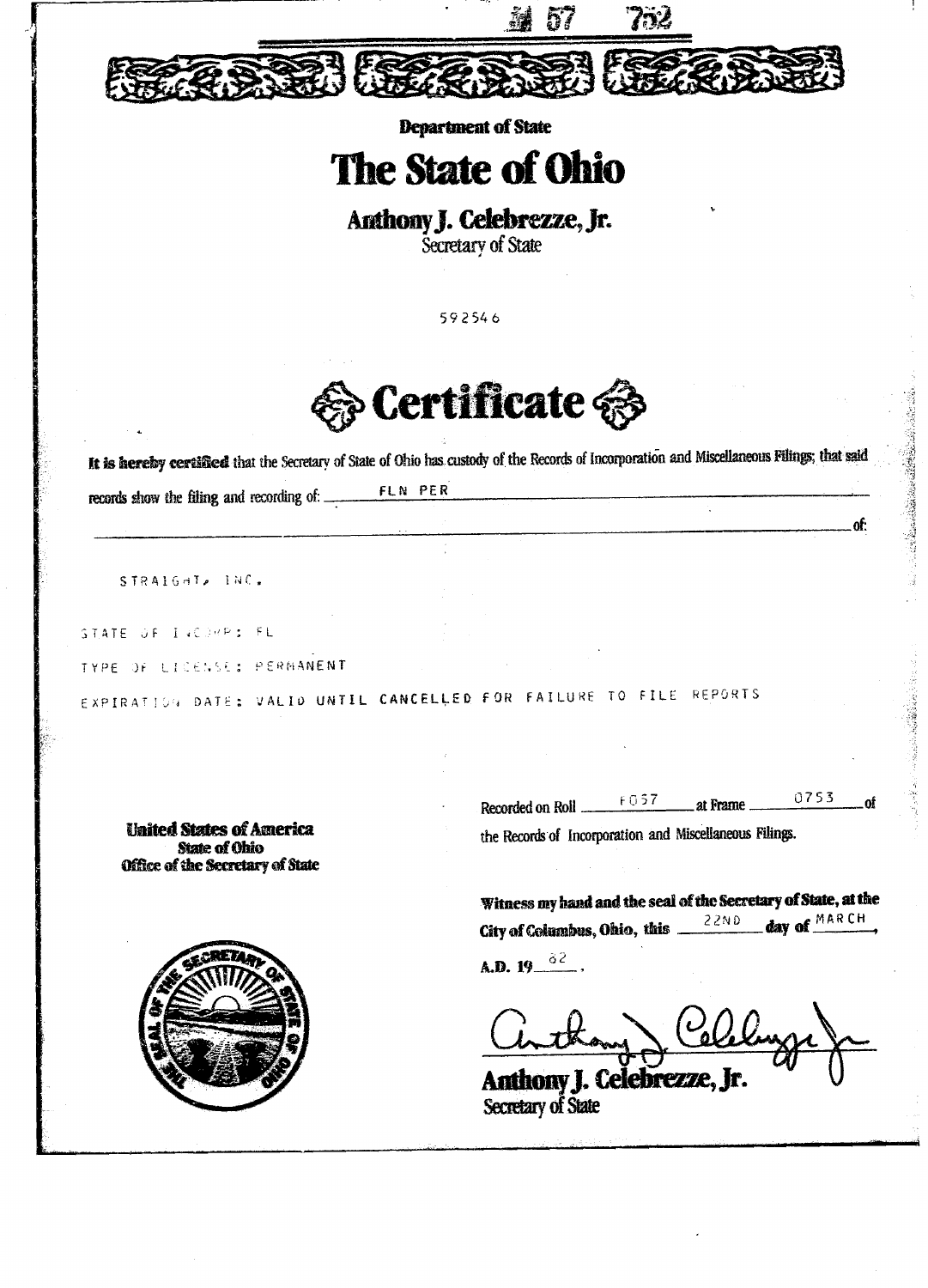Preseribed by SOTINNY J. CELEBREZZE, JR. Seretary of State

Approved by  $\emph{M}$ C 8 T i Date Fee

FOREIGN CORPORATION NOT FOR PROFIT STATEMENT FOR LICENSE CERTIFICATE

STRAIGHT, INC.

a foreign corporation organized not for profit, desiring to exercise its corporate privileges in the State of Ohio, pursuant to the provisions of Chapter 1703 of the Ohio Revised Code, does hereby certify as follows:

STRAIGHT, INC. FIRST: Its corporate name is

SECOND: It is a corporation incorporated under the laws of the State of

Florida

 $C - 201$ 

The location of its principal office outside of the State of Ohio is the sease use the address below for all correspondence for the corp. THIND: (NOTE:  $P$ . O. Box 40052, St. Petersburg, F1 33743, 3001 Gandy Blvd., St. Pete, F133702

 $813 - 577 - 6011$ The corporate privileges it proposes to exercise in the State of Ohio are as **FOURTH:** 

follows: adolescent drug abuse rehabilitation

FIFTH: The location of its principal office in the State of Ohio is 6072 Branch Hill-Guinea Pike, Clermont County, Milford, OH 45150

SIXTH: It hereby constitutes and appoints Barbara Wiethe, Attorney at Law<br>a resident of Ohio, as its agent upon whom process against the corporation may be served within the State of Onio. The complete address of said person is Suite 607

Terrace Hilton Building, 15 West Sixth St., Cincinnati, OH 45202

SEVENTH: It hereby irrevocably consents that such process may be served on the person above named and his successors so long as the authority of such agent and his successors shall continue and that service of process may be made upon the Secretary of State of Ohio, in the avent the person or persons so designated cannot be found, or in the other events provided for by the Foreign Corporation Act of Ohio.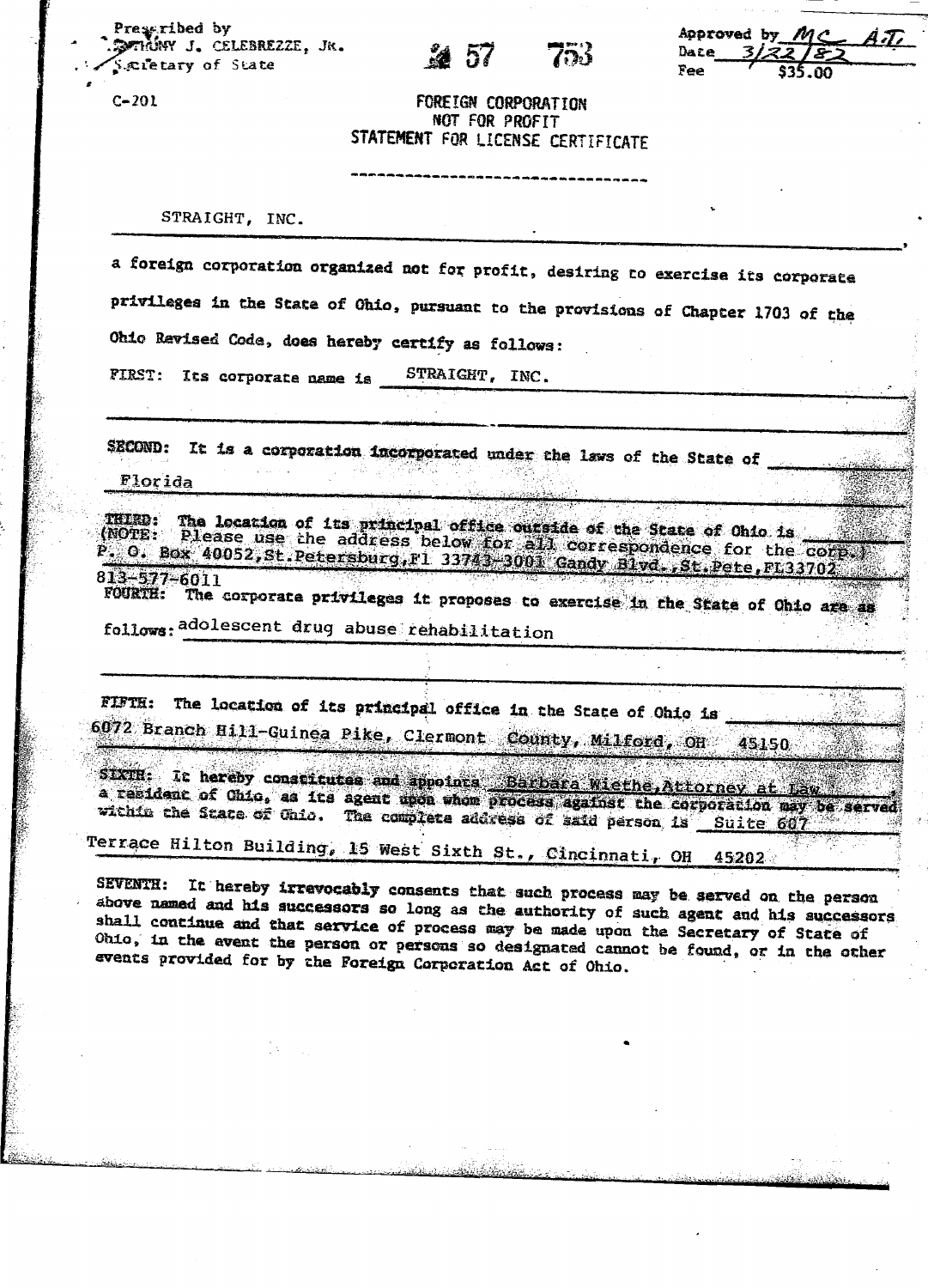EIGETH: Attached hereto is a Certificate of Good Standing, or of subsistence, dated not earlier than sixty days prior to the filing of this application, certified by the Secretary of State, or other proper official, of the state of incorporation, setting forth:

- 1. The exact corporate title;
- $2.$ The date of incorporation; and
- That the corporation is in good standing or is a subsisting corporation. 3.

STRAIGHT, INC. IN WITNESS WHEREOF, the corporation

has cuased this application to be executed by an authorized officer, this <sup>25th</sup>

SS.

day of February  $, 192.$ 

STATE OF FLORIDA **COUNTY OF PINELLAS** 

bRUBRL

Ŷ.

C-201

WILLIAM L. CASE

deposes and says that he is the Treasurer of STRAIGHT, INC. (Title) the corporation described in the foregoing

application, and that the statements contained in said application are true as he verily believes.

**ILLIAM L. CASES TREASURER** Sworn to before me and subscribed in my presence, this day of /e

Notary Public NOTARY PUBLIC STATE OF FLORIDA ATLIARCE My Commission Expires MY COMMISSION EXPRESSOCT 327 1984 FONDED THRU GENERAL INS , UNDERWRITESS

being first duly sworn,

FILING FEE-\$35.00